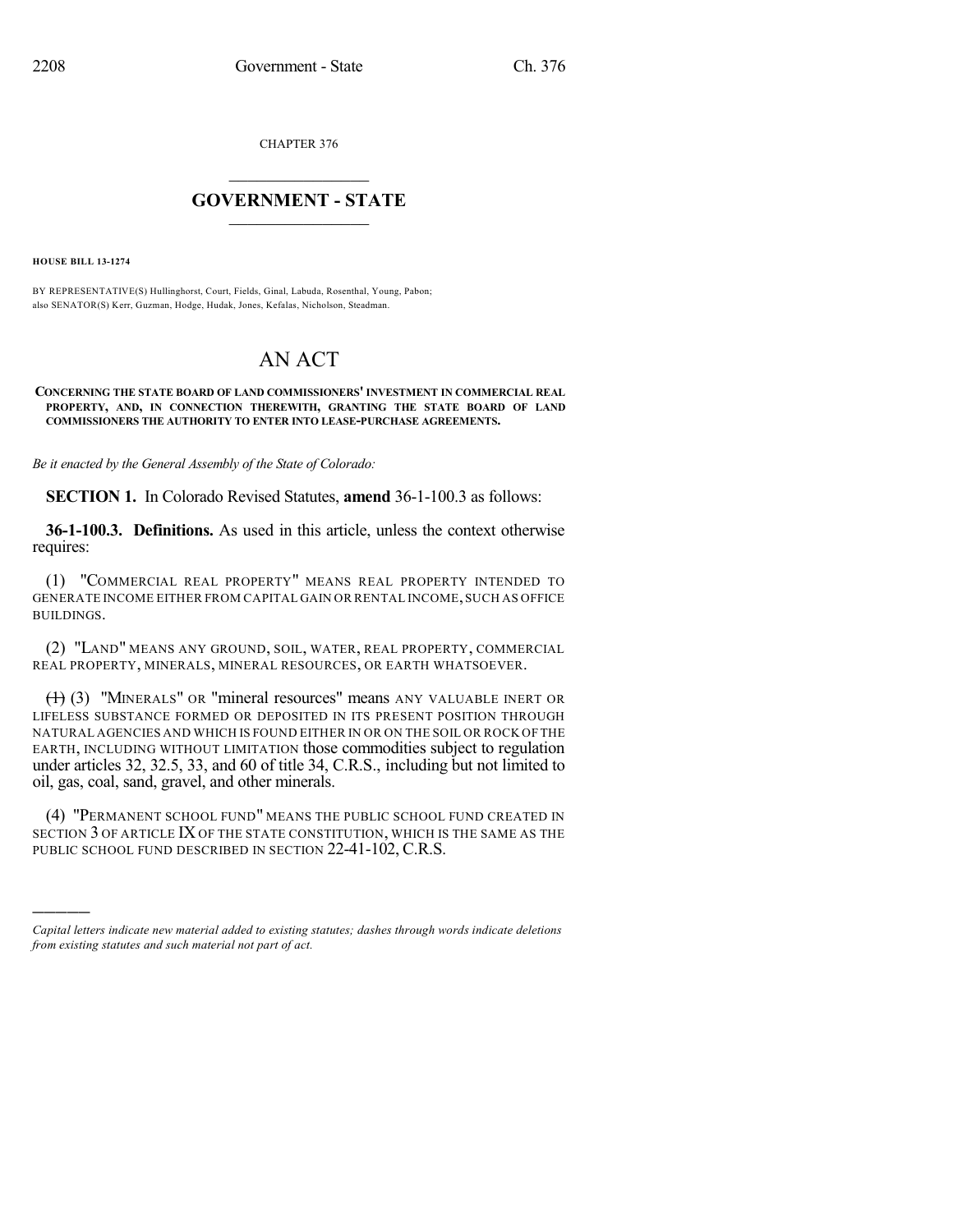(5) "REAL PROPERTY" MEANS BUILDINGS, STRUCTURES, FIXTURES, AND IMPROVEMENTS ON LAND, AND EVERY ESTATE, INTEREST, PRIVILEGE, TENEMENT, EASEMENT, RIGHT-OF-WAY, AND OTHER RIGHT IN LAND, LEGAL OR EQUITABLE, INCLUDING LEASEHOLD INTERESTS.

(6) "STATE BOARD OF LAND COMMISSIONERS" OR "STATE BOARD" MEANS THE STATE BOARD OF LAND COMMISSIONERS DESCRIBED IN SECTION 36-1-101.5.

(7) "STATE SCHOOL LANDS" MEANS AN ENDOWMENT OF LAND ASSETS HELD IN A PERPETUAL, INTERGENERATIONAL PUBLIC TRUST FOR THE SUPPORT OF PUBLIC SCHOOLS.

**SECTION 2.** In Colorado Revised Statutes,  $36-1-116$ , **amend** (1) (a) and (2) (a) as follows:

**36-1-116. Disposition of rentals, royalties, and timber sale proceeds.** (1) (a) (I) Except for proceeds and payments allocated to the state land board trust administration fund pursuant to section 36-1-145 (3) or credited to the public school capital construction assistance fund created in section 22-43.7-104 (1), C.R.S., pursuant to section 22-43.7-104 (2) (b) (I), C.R.S., and except as provided in subparagraph (II) of this paragraph (a), proceeds received by the state for the sale of timber on public school lands, LEASE PAYMENTS AND RENTAL PAYMENTS FOR SAID LANDS, rental payments for the use and occupation of the surface of said lands, and rentals or lease payments for sand, gravel, clay, stone, coal, oil, gas, geothermal resources, gold, silver, or other minerals on said lands shall be credited to the public school income fund for distribution as provided by law.

 $(II)(A)$  Except as provided in sub-subparagraph  $(B)$  of this subparagraph  $(II)$ , for the 2010-11 state fiscal year and each state fiscal year thereafter, the proceeds received by the state for the sale of timber on public school lands, LEASE PAYMENTS AND RENTAL PAYMENTS FOR SAID LANDS, rental payments for the use and occupation of the surface of said lands, and rentals or lease payments for sand, gravel, clay, stone, coal, oil, gas, geothermal resources, gold, silver, or other minerals on said lands other than proceeds, rentals, and payments allocated to the state land board trust administration fund pursuant to section 36-1-145 (3) or credited to the public school capital construction assistance fund created in section 22-43.7-104 (1), C.R.S., pursuant to section 22-43.7-104 (2) (b) (I), C.R.S., shall be credited to the permanent school fund and shall become part of the principal of the permanent school fund.

(B) For the 2012-13 state fiscal year, all proceeds received by the state for the sale of timber on public school lands, LEASE PAYMENTS AND RENTAL PAYMENTS FOR SAID LANDS, rental payments for the use and occupation of the surface of said lands, and rentals or lease payments for sand, gravel, clay, stone, coal, oil, gas, geothermal resources, gold, silver, or other minerals on said lands other than proceeds, rentals, and payments allocated to the state land board trust administration fund pursuant to section 36-1-145 (3) or credited to the public school capital construction assistance fund created in section 22-43.7-104 (1), C.R.S., pursuant to section 22-43.7-104 (2) (b) (I), C.R.S., shall be transferred to the state public school fund created in section 22-54-114, C.R.S.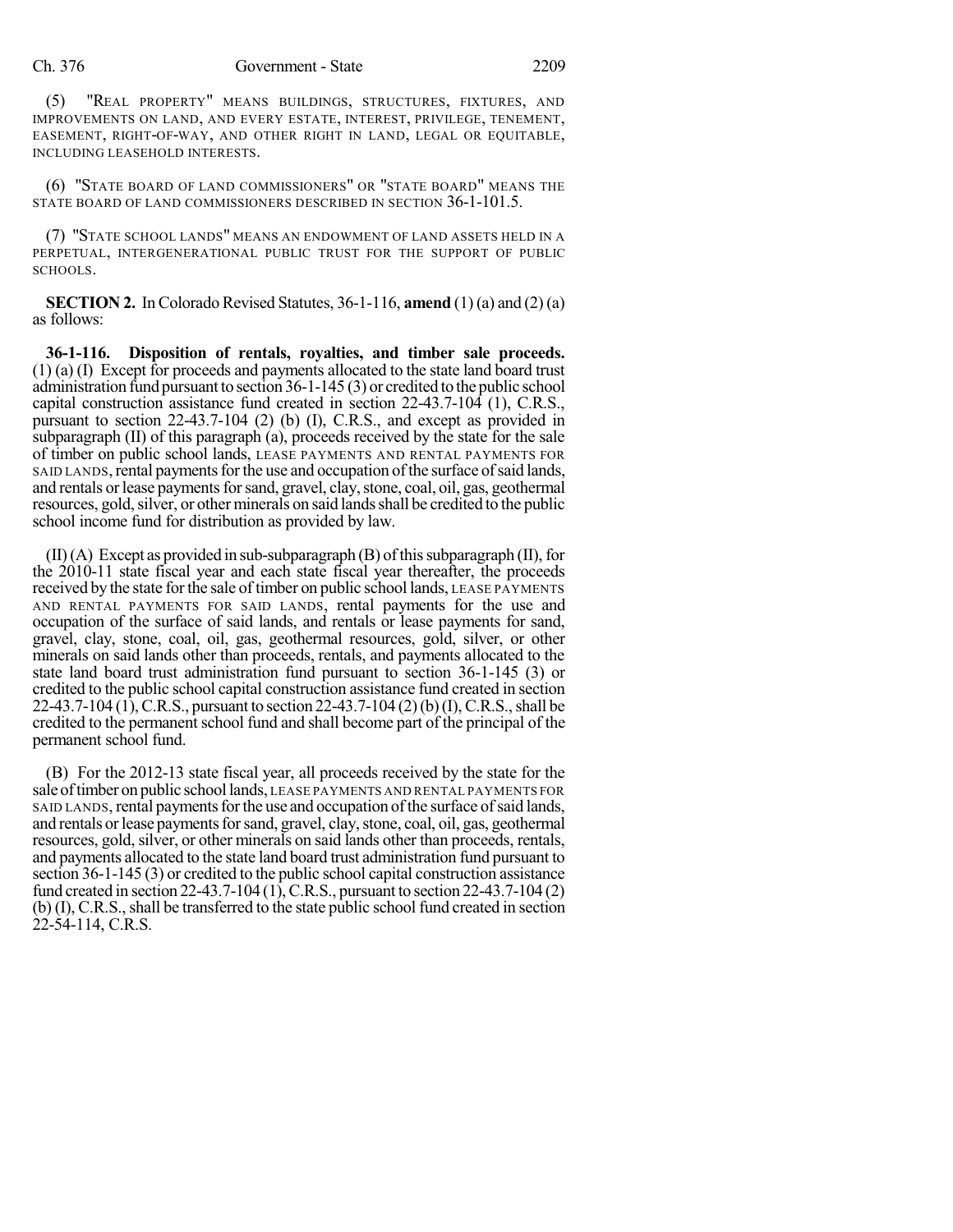(2) (a) Proceeds received by the state for the sale of timber on lands belonging to any of the state trust funds other than on public school lands, LEASE PAYMENTS AND RENTAL PAYMENTS FOR SAID LANDS, rental payments for the use and occupation of the surface of said lands, and rentals or lease payments for sand, gravel, clay, stone, coal, oil, gas, geothermal resources, gold, silver, or other minerals on said lands shall be credited to the proper trust income fund.

**SECTION 3.** In Colorado Revised Statutes, **add** 36-1-118.5 as follows:

**36-1-118.5. Lease-purchase agreements for commercial real property legislativedeclaration.**(1) THE GENERAL ASSEMBLY HEREBY FINDS AND DECLARES THAT:

(a) THE STATE BOARD OF LAND COMMISSIONERS LACKS A CONSISTENT MECHANISM TO MAKE INVESTMENTS IN LARGE, ECONOMICALLY VIABLE COMMERCIAL REAL PROPERTY HOLDINGS;

(b) THE STATE COULD OPERATE MORE EFFICIENTLY IF REASONABLY PRICED, WELL-SITUATED LEASE SPACE WERE AVAILABLE;

(c) THE STATE BOARD OF LAND COMMISSIONERS CAN GENERATE REASONABLE AND CONSISTENT REVENUES FOR THE STATE SCHOOL LANDS BY ACQUIRING COMMERCIAL REAL PROPERTY AND LEASING SPACE TO STATE AGENCIES AND OTHER TENANTS; AND

(d) IT IS THE GENERAL ASSEMBLY'S INTENT THAT ANNUAL PAYMENTS ON LEASE-PURCHASE AGREEMENTS THAT THE STATE BOARD OF LAND COMMISSIONERS INSTRUCTED THE STATE TREASURER TO ENTER INTO PURSUANT TO THIS SECTION BE MADE SOLELY FROM THE STATE BOARD OF LAND COMMISSIONERS LEASE-PURCHASE FUND WITH TRANSFERS FIRST FROM COMMERCIAL REAL PROPERTY REVENUES, SECOND FROM THE RESERVE ESTABLISHED IN THE STATE BOARD OF LAND COMMISSIONERS LEASE-PURCHASE FUND, AND, IN THE EVENT OF ANY SHORTFALL, FROM THE STATE BOARD OF LAND COMMISSIONERS INVESTMENT AND DEVELOPMENT FUND.

(2) (a) NOTWITHSTANDING THE PROVISIONS OF SECTION 24-82-801, C.R.S., THE STATE BOARD OF LAND COMMISSIONERS MAY INSTRUCT THE STATE TREASURER TO ENTER INTO LEASE-PURCHASE AGREEMENTS ON BEHALF OF THE STATE SCHOOL LANDS FOR THE ACQUISITION,CONSTRUCTION,RENOVATION,AND IMPROVEMENT OF COMMERCIAL REAL PROPERTY THAT THE BOARD WILL THEN OFFER AS LEASE SPACE FOR STATE AGENCIES OR OTHER TENANTS ONLY IF:

(I) THE STATE BOARD OF LAND COMMISSIONERS HAS REVIEWED THE LEASED SPACE NEEDS FOR STATE AGENCIES WITH THE DEPARTMENT OF PERSONNEL;

(II) THE STATE BOARD OF LAND COMMISSIONERS HAS EVALUATED THE PROJECT WITH THE ASSISTANCE OF THE DEPARTMENT OF PERSONNEL AND THE OFFICE OF STATE PLANNING AND BUDGETING AGAINST THE CAPITOL COMPLEX MASTER PLAN IF THE PROJECT IS RELATED TO CAPITOL COMPLEX LEASED SPACE NEEDS;

(III) THE PROJECTED ANNUAL RENT COSTS OF THE STATE AGENCIES THAT WILL BE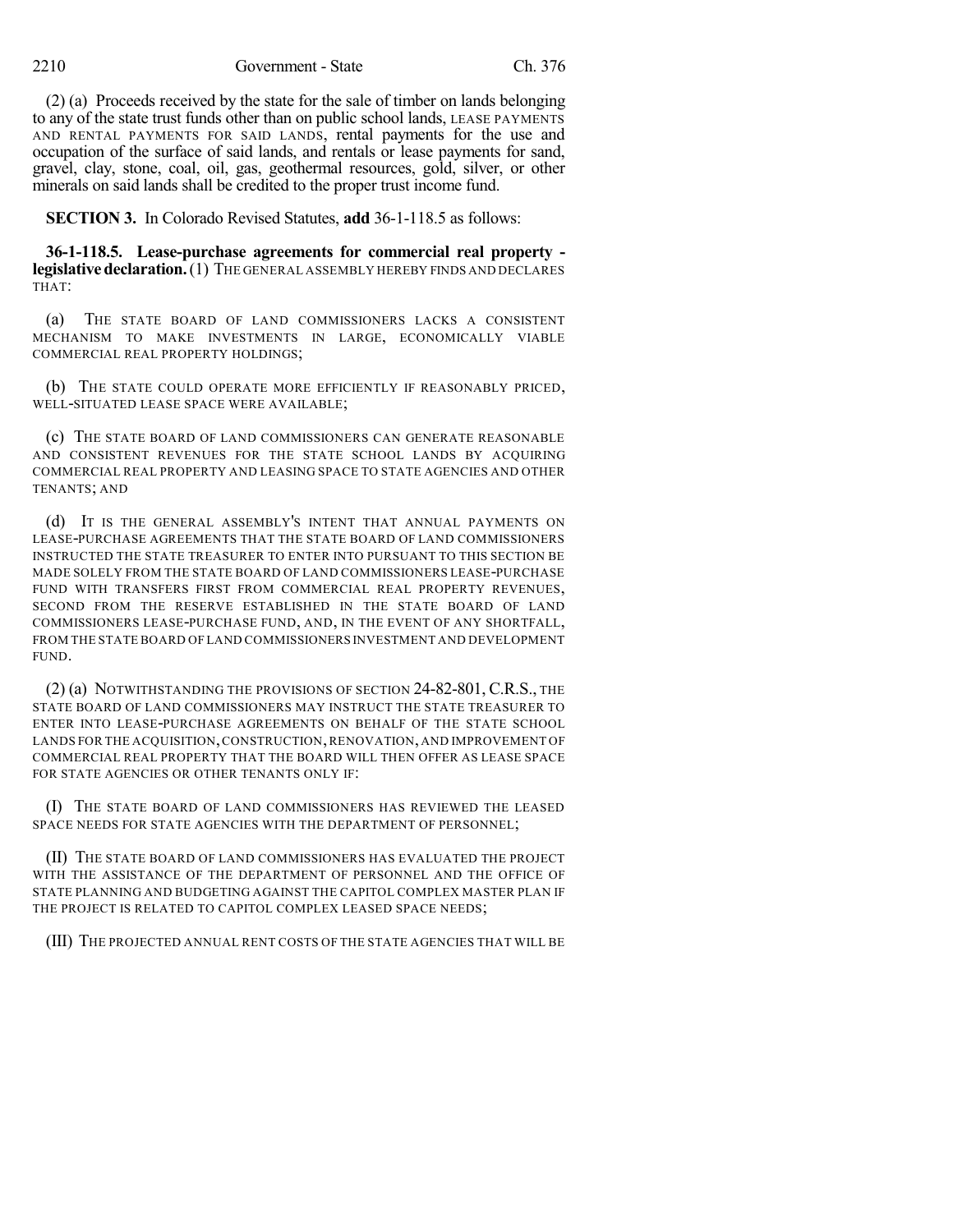#### Ch. 376 Government - State 2211

LOCATED IN THE PROPERTY PLUS ANY CURRENT RENTAL PAYMENT OR RENTAL PAYMENT PROJECTED TO BE RECEIVED FROM OTHER NONSTATE AGENCY TENANTS FOR EACH FISCAL YEAR DURING THE MAXIMUM TERM OF THE PROPOSED LEASE-PURCHASE AGREEMENT WILL EXCEED THE ANNUAL LEASE-PURCHASE PAYMENT FOR THE PROPERTY;

(IV) AFINANCIAL PLAN FOR THE LEASE-PURCHASE TRANSACTION THAT INCLUDES THE ITEMS DESCRIBED IN PARAGRAPH (b) OF THIS SUBSECTION (2) HAS BEEN APPROVED BY THE OFFICE OF STATE PLANNING AND BUDGETING AND REVIEWED AND RECOMMENDED BY THE CAPITAL DEVELOPMENT COMMITTEE OF THE GENERAL ASSEMBLY PURSUANT TO SUBSECTION (3) OF THIS SECTION;

(V) THE STATE BOARD OF LAND COMMISSIONERS APPROVES THE TERMS OF THE LEASE-PURCHASE AGREEMENTS AND ANY ANCILLARY AGREEMENTS;

(VI) THE STATE BOARD OF LAND COMMISSIONERS ENSURES THAT THE AGREEMENTS FOR THE LEASE-PURCHASE TRANSACTION ACCURATELY REFLECT THE FINANCIAL PLAN APPROVED BY THE OFFICE OF STATE PLANNING AND BUDGETING AND THE CAPITAL DEVELOPMENT COMMITTEE; AND

(VII) THE STATE CONTROLLER HAS APPROVED ALL AGREEMENTS PURSUANT TO SECTION 24-30-202, C.R.S.

(b) FOR PURPOSES OF THIS SUBSECTION (2), "ANNUAL RENT COSTS" MEANS BASE RENT TYPICALLY FOUND IN THE LEASED SPACE LINE ITEM IN THE GENERAL APPROPRIATION BILL PLUS ALL OPERATION, MAINTENANCE, AND RELATED COSTS PAID TO A LESSOR OR OTHER THIRD PARTY.

(c) THE FINANCIAL PLAN MUST INCLUDE ALL NECESSARY PARAMETERS OF THE LEASE-PURCHASE AGREEMENT, INCLUDING BUT NOT LIMITED TO LEASED-SPACE NEEDS, SUBLEASING AGREEMENTS, INCOME, EXPENSES, CAPITAL MAINTENANCE COSTS, INTEREST RATES, RESERVE REQUIREMENTS, AMORTIZATION, EXPECTED RETURN ON INVESTMENT, AND OVERALL BENEFIT TO THE PERMANENT SCHOOL FUND AS RELATED TO THE STATE BOARD'S DUTIES ENUMERATED IN SECTION 10OF ARTICLE IX OF THE STATE CONSTITUTION. THE FINANCIAL PLAN MUST ALSO INCLUDE ANY OTHER FINANCIAL CONSIDERATION THAT THE OFFICE OF STATE PLANNING AND BUDGETING OR THE CAPITAL DEVELOPMENT COMMITTEE MIGHT REQUEST AFTER THEIR REVIEW OF THE FINANCIAL PLAN. THE STATE BOARD MAY UTILIZE THE SERVICES OF THE STATE'S FINANCIAL ADVISORS IN ORDER TO PREPARE THE FINANCIAL PLAN.

(d) THE STATE BOARD SHALL ADOPT A POLICY THAT AT MINIMUM SPECIFIES THAT LEASED SPACE IS AVAILABLE TO A STATE AGENCY THROUGH THE APPLICATION OF THIS SECTION WHEN SUCH A LEASED SPACE ARRANGEMENT IS MUTUALLY BENEFICIAL TO THE STATE BOARD AND THE STATE AGENCY SEEKING TO LEASE SPACE.

(e) THE STATE TREASURER SHALL ISSUE THE LEASE-PURCHASE AGREEMENTS AS SPECIFIED IN SECTION 24-36-121, C.R.S.

(3) IF THE OFFICE OF STATE PLANNING AND BUDGETING APPROVES THE FINANCIAL PLAN, IT SHALL SUBMIT THE FINANCIAL PLAN TO THE CAPITAL DEVELOPMENT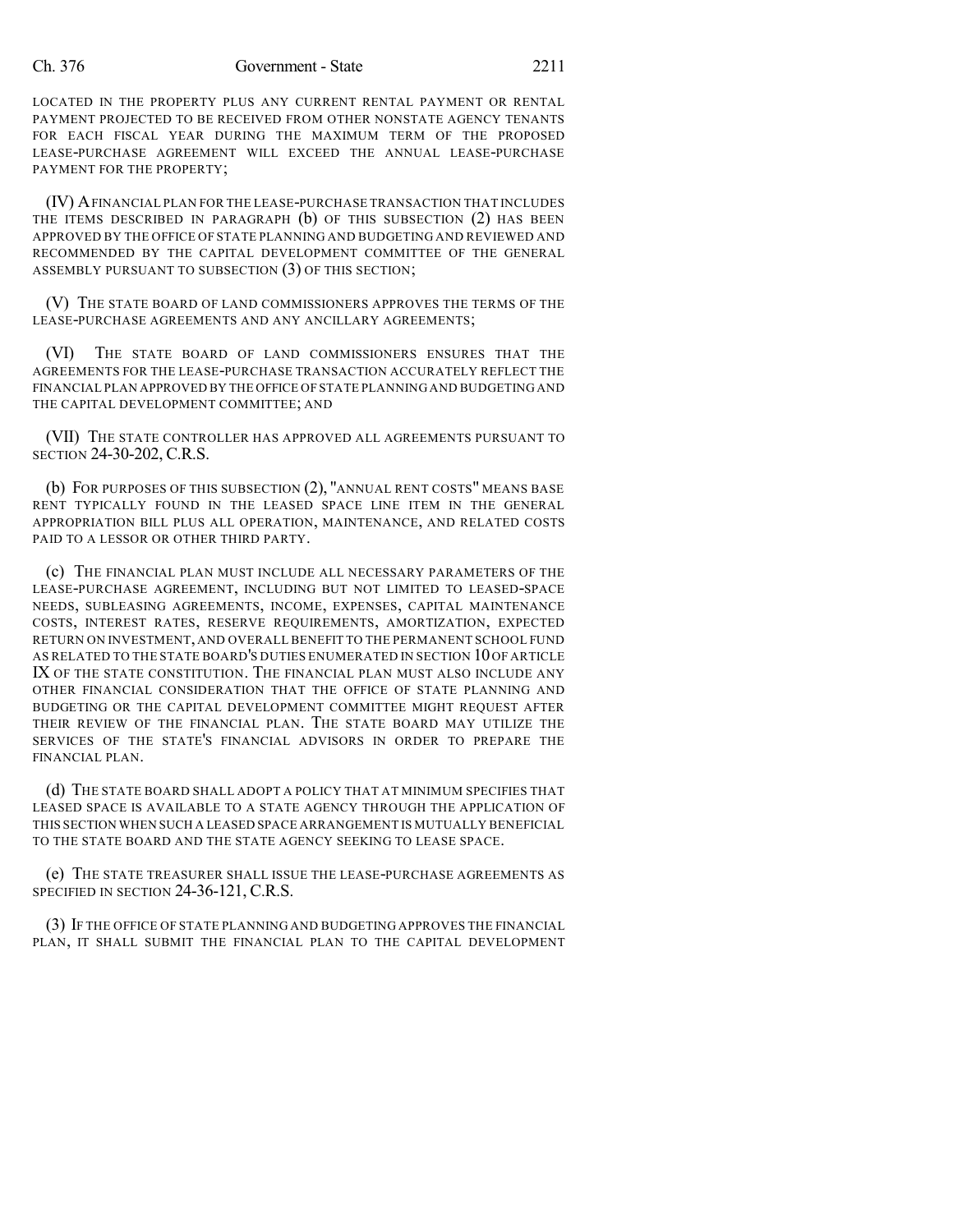COMMITTEE OF THE GENERAL ASSEMBLY.THE CAPITAL DEVELOPMENT COMMITTEE SHALL REVIEW THE FINANCIAL PLAN AND REFER ITS RECOMMENDATIONSREGARDING THE FINANCIAL PLAN, WITH WRITTEN COMMENTS, TO THE STATE BOARD OF LAND COMMISSIONERS.

(4) (a) THE MAXIMUM TOTAL AMOUNT OF ANNUAL LEASE PAYMENTS OF PRINCIPAL AND INTEREST PAYABLE BY THE STATE DURING ANY FISCAL YEAR UNDER THE TERMS OF ALL OUTSTANDING LEASE-PURCHASE AGREEMENTS ENTERED INTO BY THE STATE TREASURER AS INSTRUCTED BY THE STATE BOARD PURSUANT TO THIS SECTION MAY NOT EXCEED THE LESSER OF:

(I) THE TOTAL AMOUNT OF ANNUAL LEASE PAYMENTS OF PRINCIPAL AND INTEREST REQUIRED TO BE PAID PER FISCAL YEAR ON ALL OUTSTANDING LEASE-PURCHASE AGREEMENTS SO LONG AS THE PRINCIPAL PORTIONS OF THE OUTSTANDING LEASE-PURCHASE AGREEMENTS DO NOT EXCEED FIFTY MILLION DOLLARS; OR

(II) FIVE MILLION DOLLARS PER FISCAL YEAR IN TOTAL ANNUAL LEASE PAYMENTS OF PRINCIPAL AND INTEREST REQUIRED TO BE PAID ON ALL OUTSTANDING LEASE-PURCHASE AGREEMENTS.

(b) THE TERM OFANY LEASE-PURCHASE AGREEMENT ENTERED INTO BY THE STATE TREASURER AS INSTRUCTED BY THE STATE BOARD PURSUANT TO THIS SECTION MAY NOT EXCEED THE SHORTER OF THE REMAINING USEFUL LIFE OF THE BUILDING OR TWENTY-FIVE YEARS.

(c) ANNUAL PAYMENTS ON LEASE-PURCHASE AGREEMENTS THAT THE STATE BOARD OFLAND COMMISSIONERS INSTRUCTED THE STATE TREASURER TO ENTER INTO PURSUANT TO THIS SECTION MUST BE MADE SOLELY FROM THE STATE BOARD OF LAND COMMISSIONERS LEASE-PURCHASE FUND WITH TRANSFERS FIRST FROM THE COMMERCIAL REAL PROPERTY OPERATING FUND CREATED IN SECTION 36-1-153.7, SECOND FROM THE RESERVE DESCRIBED IN PARAGRAPH (d) OF SUBSECTION (7) OF THIS SECTION, AND, IN THE EVENT OF ANY SHORTFALL, FROM THE STATE BOARD OF LAND COMMISSIONERS INVESTMENT AND DEVELOPMENT FUND CREATED IN SECTION 36-1-153.

(5) ALEASE-PURCHASE AGREEMENT ENTERED INTO BY THE STATE TREASURER ON BEHALF OF THE STATE BOARD PURSUANT TO THIS SECTION SHALL PROVIDE THAT ALL PAYMENT OBLIGATIONS OF THE STATE UNDER THE AGREEMENT ARE SUBJECT TO ANNUAL APPROPRIATION BY THE GENERAL ASSEMBLY AND THAT OBLIGATIONS ARE NOT DEEMED OR CONSTRUED AS CREATING AN INDEBTEDNESS OF THE STATE WITHIN THE MEANING OF ANY PROVISION OF THE STATE CONSTITUTION OR THE LAWS OF THE STATE CONCERNING OR LIMITING THE CREATION OF INDEBTEDNESS BY THE STATE AND DO NOT CONSTITUTE A MULTIPLE FISCAL YEAR DIRECT OR INDIRECT DEBT OR OTHER FINANCIAL OBLIGATION OF THE STATE WITHIN THE MEANING OF SECTION 20 (4) OF ARTICLE X OF THE STATE CONSTITUTION.

(6)(a) ALEASE-PURCHASE AGREEMENT ENTERED INTO BY THE STATE TREASURER ON BEHALF OF THE STATE BOARD PURSUANT TO THIS SECTION MAY CONTAIN SUCH TERMS, PROVISIONS, AND CONDITIONS AS THE STATE TREASURER DEEMS APPROPRIATE. THE PROVISIONS SHALL ALLOW THE BOARD, ON BEHALF OF THE STATE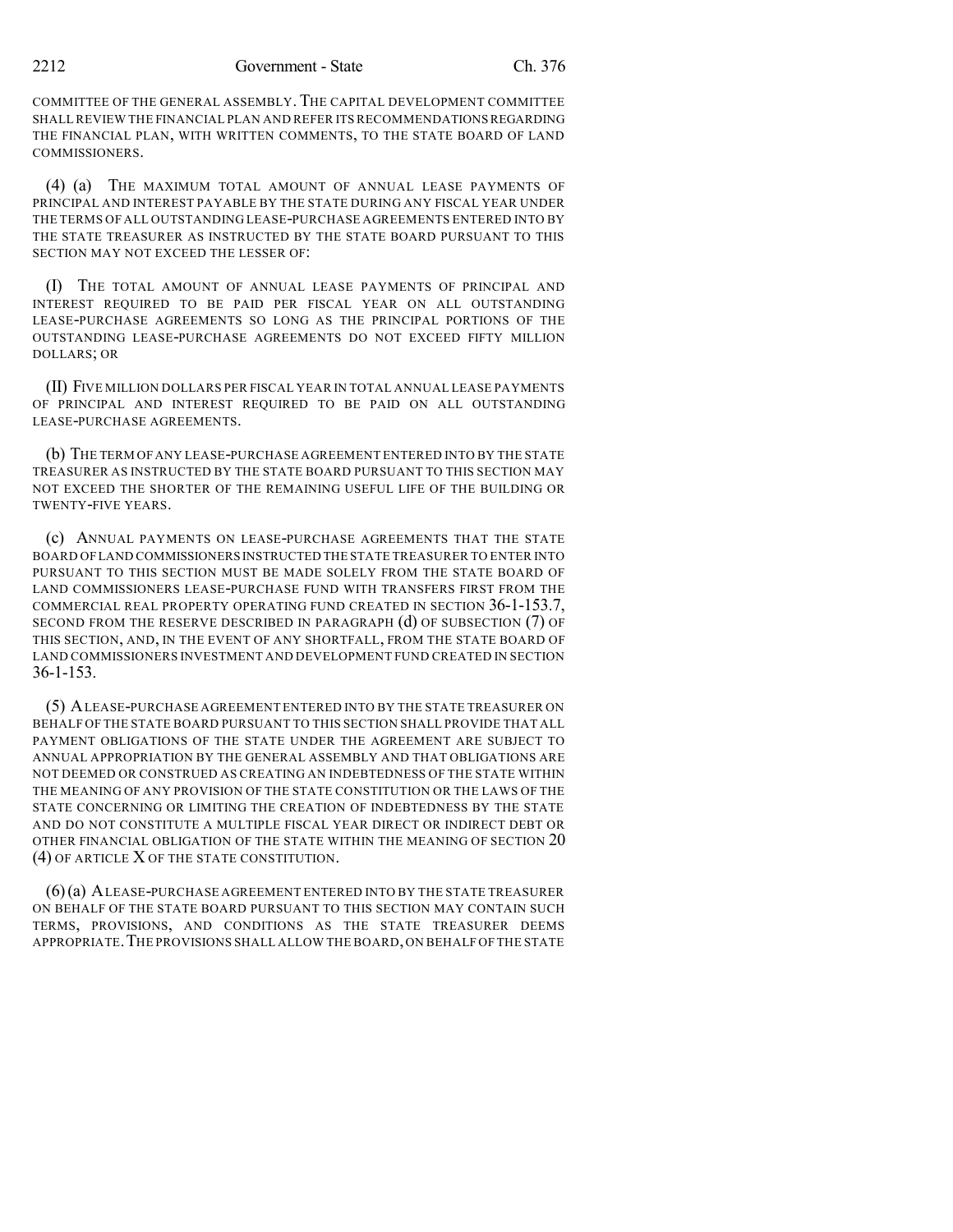#### Ch. 376 Government - State 2213

SCHOOL LANDS,TO RECEIVE TITLE TO THE COMMERCIAL REAL PROPERTY THAT IS THE SUBJECT OF THE AGREEMENT ON OR PRIOR TO THE EXPIRATION OF THE ENTIRE TERM OF THE AGREEMENT, INCLUDING ALL OPTIONAL RENEWAL TERMS. SUCH LEASE-PURCHASE AGREEMENT MAY FURTHER PROVIDE FOR THE ISSUANCE, DISTRIBUTION,AND SALE OFINSTRUMENTS EVIDENCING RIGHTS TO RECEIVE RENTALS AND OTHER PAYMENTS MADE AND TO BE MADE UNDER THE AGREEMENT. SUCH INSTRUMENTS SHALL NOT BE NOTES, BONDS, OR ANY OTHER EVIDENCE OF INDEBTEDNESS OF THE STATE WITHIN THE MEANING OF ANY PROVISION OF THE STATE CONSTITUTION OR THE LAWS OF THE STATE CONCERNING OR LIMITING THE CREATION OF INDEBTEDNESS BY THE STATE. INTEREST PAID UNDER A LEASE-PURCHASE AGREEMENT,INCLUDING INTERESTREPRESENTED BY SUCH INSTRUMENTS,IS EXEMPT FROM COLORADO INCOME TAX.

(b) ALEASE-PURCHASE AGREEMENT ENTERED INTO BY THE STATE TREASURER ON BEHALF OF THE STATE BOARD PURSUANT TO THIS SECTION MAY REQUIRE THE STATE TO PROVIDE INSURANCE; EXCEPT THAT NO INSURANCE IS AUTHORIZED THAT WOULD CAUSE THE ANNUAL LEASE-PURCHASE PAYMENT TO EXCEED THE ANNUAL RENT COSTS OF THE STATE AGENCIES PRIOR TO THE LEASE-PURCHASE AGREEMENT PLUS ANY RENT PROJECTED TO BE RECEIVED FROM OTHER NONSTATE AGENCY TENANTS.

(c) ANY PROVISION OF THE FISCAL RULES PROMULGATED PURSUANT TO SECTION 24-30-202 (1) AND (13), C.R.S., THAT THE STATE CONTROLLER DEEMS TO BE INCOMPATIBLE OR INAPPLICABLE WITH RESPECT TO A LEASE-PURCHASE AGREEMENT ENTERED INTO BY THE STATE TREASURER ON BEHALF OF THE STATE BOARD PURSUANT TO THIS SECTION OR ANY ANCILLARY AGREEMENT MAY BE WAIVED BY THE STATE CONTROLLER OR HIS OR HER DESIGNEE.

(d) IF A LEASE-PURCHASE AGREEMENT ENTERED INTO BY THE STATE TREASURER ON BEHALF OF THE STATE BOARD PURSUANT TO THIS SECTION IS EXECUTED, DURING THE TERM OF THE LEASE-PURCHASE AGREEMENT, MONEYS THAT AT THE TIME OF THE EXECUTION ARE APPROPRIATED TO A STATE AGENCY FOR RENTAL PAYMENTS SHALL BE TRANSFERRED TO THE COMMERCIAL REAL PROPERTY OPERATING FUND CREATED IN SECTION 36-1-153.7.

(7) (a) THE STATE BOARD OF LAND COMMISSIONERS LEASE- PURCHASE FUND IS HEREBY CREATED IN THE STATE TREASURY. THE PRINCIPAL OF THE FUND CONSISTS  $OF$ 

(I) TRANSFERS FROM THE COMMERCIAL REAL PROPERTY OPERATING FUND CREATED IN SECTION 36-1-153.7 AS DIRECTED BY THE STATE BOARD;

(II) TRANSFERS FROM THE STATE BOARD OF LAND COMMISSIONERS INVESTMENT AND DEVELOPMENT FUND CREATED IN SECTION 36-1-153AS DIRECTED BY THE STATE BOARD; AND

(III) OTHER REVENUES AS REQUESTED BY THE STATE BOARD AND APPROVED BY THE GENERAL ASSEMBLY.

(b) ALL INTEREST AND INCOME EARNED ON THE DEPOSIT AND INVESTMENT OF MONEYS IN THE STATE BOARD OF LAND COMMISSIONERS LEASE-PURCHASE FUND ARE CREDITED TO THE FUND AND MAY NOT BE TRANSFERRED TO THE GENERAL FUND OR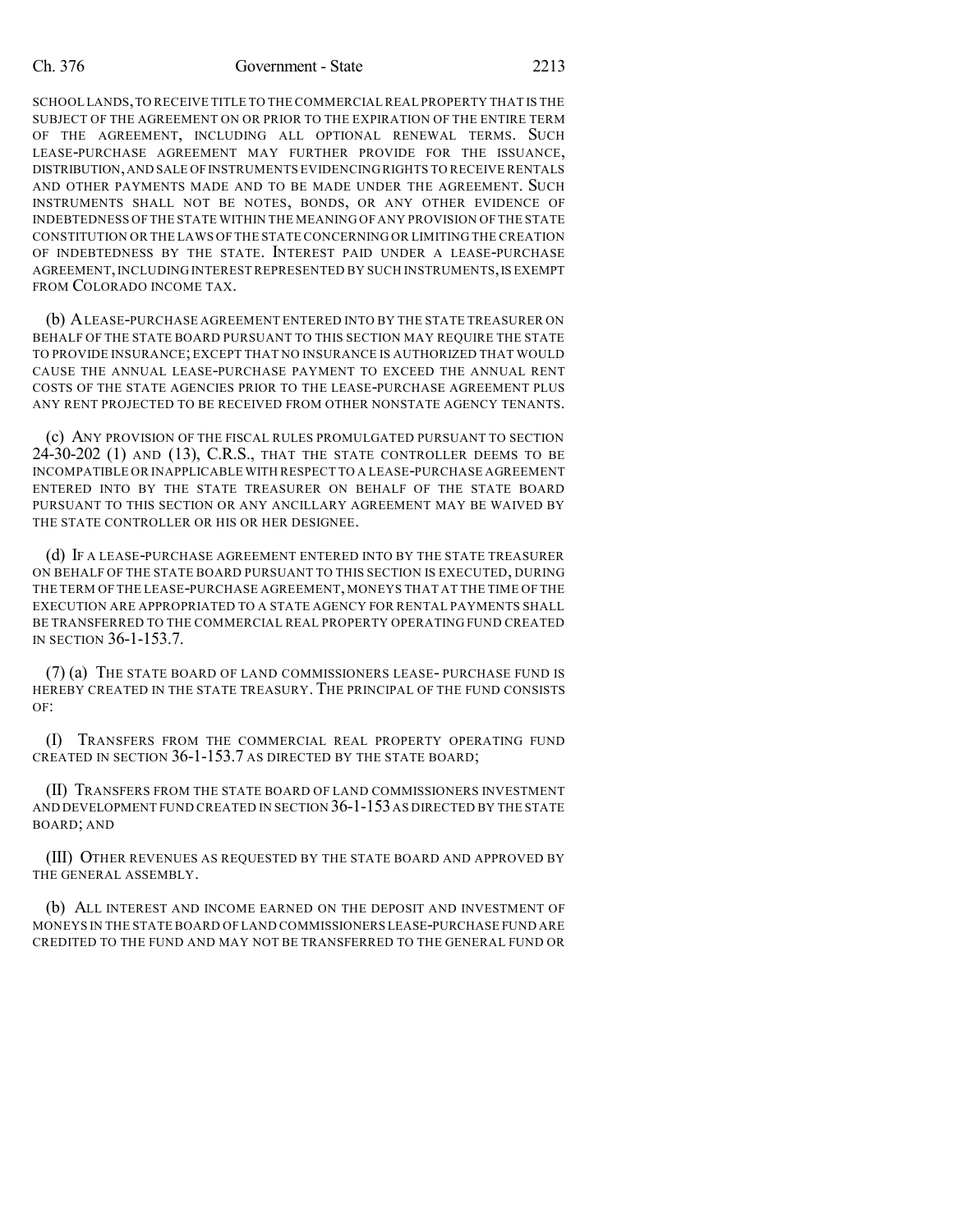ANY OTHER FUND AT THE END OF ANY FISCAL YEAR. ANY UNCOMMITTED FUND BALANCE AT THE END OF A FISCAL YEAR, NOT INCLUDING ANY AMOUNT HELD IN RESERVE AS REQUIRED IN PARAGRAPH (d) OF THIS SUBSECTION (7), IS TRANSFERRED TO THE PERMANENT SCHOOL FUND.

(c) MONEYS IN THE STATE BOARD OF LAND COMMISSIONERS LEASE-PURCHASE FUND ARE SUBJECT TO ANNUAL APPROPRIATION BY THE GENERAL ASSEMBLY IN THE CAPITAL SECTION OF THE ANNUAL GENERAL APPROPRIATION ACT TO MAKE LEASE OR OTHER PAYMENTS REQUIRED BY LEASE-PURCHASE AGREEMENTS ENTERED INTO PURSUANT TO THIS SECTION.

(d) FOR EACH FISCAL YEAR COMMENCING ON OR AFTER JULY 1, 2014, A RESERVE CONSISTING OF TEN PERCENT OF THE PRINCIPAL OF ALL OUTSTANDING LEASE-PURCHASE AGREEMENTS ENTERED INTO PURSUANT TO THIS SECTION MUSTBE MAINTAINED. THE RESERVE MAY ONLY BE EXPENDED UPON A SPECIFIC APPROPRIATION BY THE GENERAL ASSEMBLY TO MEET ANY LEASE-PURCHASE PAYMENTS REQUIRED BY LEASE-PURCHASE AGREEMENTS ENTERED INTO PURSUANT TO THIS SECTION IF THERE ARE INSUFFICIENT REVENUES TO COVER THE LEASE PAYMENT. THE RESERVE MUST BE REPLENISHED WITHIN THREE YEARS OF EXPENDITURE.

(e) THE STATE CONTROLLER SHALL, IN COOPERATION WITH THE STATE BOARD AND THE STATE TREASURER, ESTABLISH ACCOUNTS IN THE STATE BOARD OF LAND COMMISSIONERS LEASE-PURCHASE FUND AS NECESSARY TO ENSURE THE PROPER ACCOUNTING FOR ALL LEASE-PURCHASE TRANSACTIONS.

(8) NET REVENUE FROM THE DISPOSAL OF THE COMMERCIAL REAL PROPERTY ORIGINALLY ACQUIRED THROUGH A LEASE-PURCHASE AGREEMENT AUTHORIZED IN THIS SECTION SHALL BE REINVESTED IN LAND PURSUANT TO THE PROVISIONS OF SECTION 36-1-124.5.

(9) (a) (I) NO LATER THAN NOVEMBER 1, 2013, AND NO LATER THAN EACH NOVEMBER 1 THEREAFTER, THE STATE BOARD SHALL PRESENT A FINANCIAL REPORT REGARDING THIS SECTION TO THE JOINT BUDGET COMMITTEE AND TO THE LEADERSHIP OF THE SENATE AND THE HOUSE OF REPRESENTATIVES OF THE GENERAL ASSEMBLY.

(II) THIS PARAGRAPH (a) IS REPEALED, EFFECTIVE JULY 1, 2023.

(b) THE STATE AUDITOR SHALL CONDUCT OR CAUSE TO BE CONDUCTED A PERFORMANCE AUDIT OF THE LEASE-PURCHASE PROGRAM AUTHORIZED BY THIS SECTION. THE STATE AUDITOR SHALL SUBMIT FINDINGS, CONCLUSIONS, AND RECOMMENDATIONS RESULTING FROM THE PERFORMANCE AUDIT TO THE MEMBERS OF THE LEGISLATIVE AUDIT COMMITTEE, THE MEMBERS OF THE JOINT BUDGET COMMITTEE, AND THE MEMBERS OF THE CAPITAL DEVELOPMENT COMMITTEE, OR ANY SUCCESSOR COMMITTEES, NO LATER THAN TWELVE MONTHS AFTER THE ISSUANCE OF THE FIRST LEASE-PURCHASE AGREEMENT.

**SECTION 4.** In Colorado Revised Statutes, 36-1-129, **amend** (2) (a) and (3) as follows: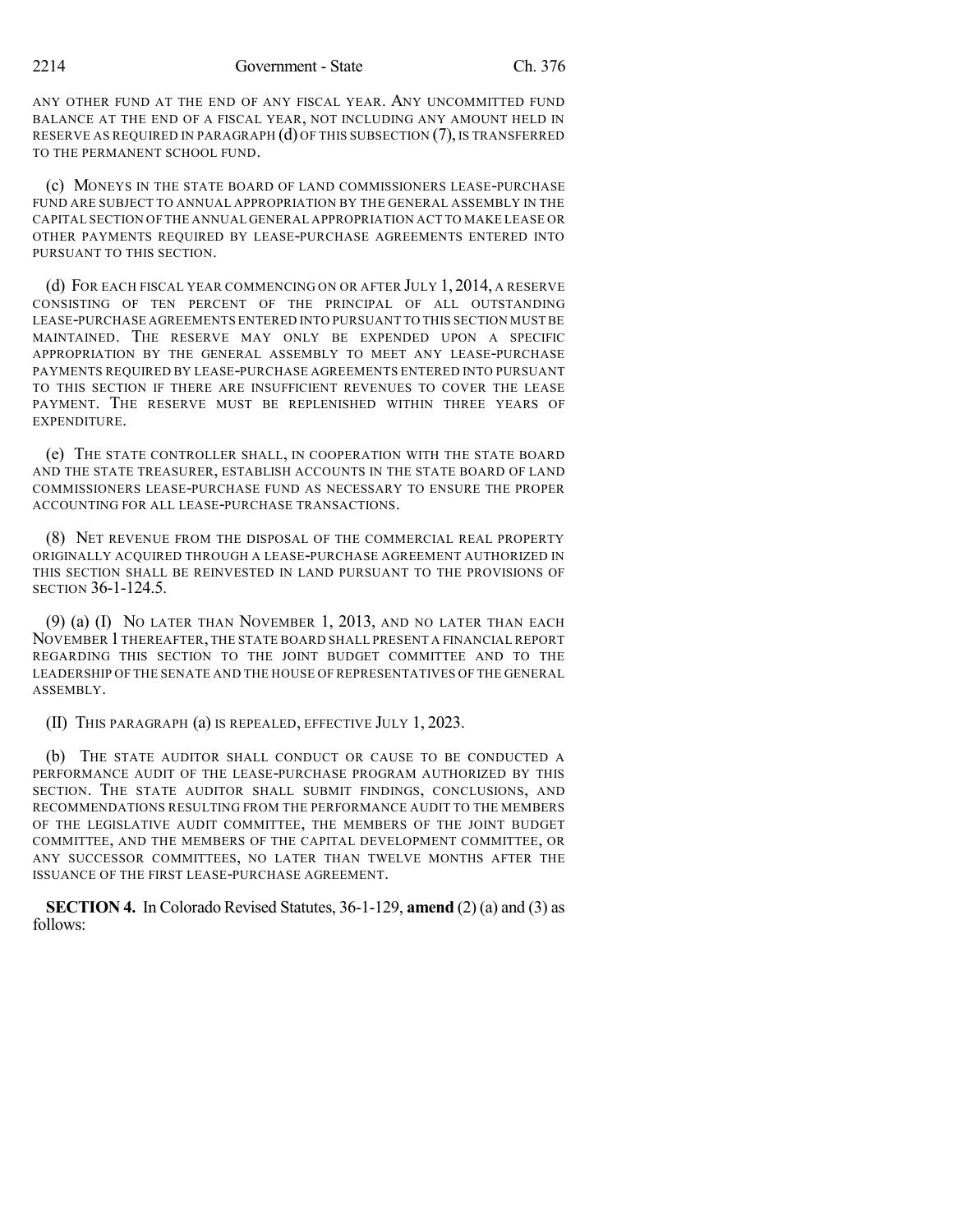**36-1-129. Bonds.** (2) (a) In leasing state lands for nonagricultural purposes, the state board of land commissioners shall require of the lessee a bond or damage deposit securing the state against loss of rents or other loss or waste, or occupation of the land for more than thirty days after the cancellation or expiration of the lease of the lessee, unless the lessee becomes the purchaser of the land, and THE STATE BOARD OF LAND COMMISSIONERS SHALL RETAIN ALL INTEREST EARNED ON SUCH A BOND OR DAMAGE DEPOSIT WHILE HELD BY THE STATE BOARD OF LAND COMMISSIONERS. In no case shall the lessee be allowed to cut or use more timber than is necessary for the improvement of the land or for fuel for the use of the family of the lessee; and the cutting and hauling of timber to sawmills, to be sawed on shares, is expressly prohibited.

(3) All bonds, damage deposits, and earnest moneys collected pursuant to this article that the state board of land commissioners has deemed forfeited or required for remediation activities shall be credited to the financial warranty account of the state land board trust administration fund created in section 36-1-145 (2) (e). Moneys in the account, INCLUDING INTEREST EARNED ON THE FORFEITED BONDS, DAMAGE DEPOSITS, AND EARNEST MONEYS DEPOSITED IN THE ACCOUNT, are continuously appropriated for the remediation or other activities on the affected property.

**SECTION 5.** In Colorado Revised Statutes, 36-1-153, **amend** (2) as follows:

**36-1-153. Investment and development fund.** (2) (a) Moneysin the fund shall be used at the discretion of the state board of land commissioners to hire staff, contract for services, make purchases, MAKE ANNUAL PAYMENTS ON ANY LEASE-PURCHASE AGREEMENTS THE STATE BOARD INSTRUCTED THE STATE TREASURER TO ENTER INTO AS ALLOWED IN SECTION 36-1-118.5, and take such other actions as the state board deems appropriate to provide for the development of additional value-added benefit for the state's trust lands, including both portfolio enhancement and additional income. Such actions may include, but are not limited to, the rezoning, platting, master planning, or other development activities that increase the value of or rate of return from the state's trust lands.

(b) THE STATE BOARD OF LAND COMMISSIONERS SHALL NOTIFY THE STATE TREASURER IN WRITING OF THE AMOUNT THAT NEEDS TO BE TRANSFERRED FROM THE INVESTMENT AND DEVELOPMENT FUND TO THE STATE BOARD OF LAND COMMISSIONERS LEASE-PURCHASE FUND CREATED IN SECTION 36-1-118.5 (7), AND NO LATER THAN THIRTY DAYS AFTER RECEIPT OF SUCH NOTIFICATION, THE STATE TREASURER SHALL TRANSFER SUCH SUM TO THE STATE BOARD OF LAND COMMISSIONERS LEASE-PURCHASE FUND CREATED IN SECTION 36-1-118.5 (7).

**SECTION 6.** In Colorado Revised Statutes, **add** 36-1-153.7 as follows:

**36-1-153.7. Commercial real property - commercial realproperty operating fund - created.** (1) (a) THE COMMERCIAL REAL PROPERTY OPERATING FUND, REFERRED TO IN THIS SECTION AS THE "FUND", IS HEREBY CREATED IN THE STATE TREASURY AND CONSISTS OF ALL LEASE INCOME EARNED BY THE STATE BOARD OF LAND COMMISSIONERS FROM COMMERCIAL REAL PROPERTY. THE STATE BOARD OF LAND COMMISSIONERS SHALL CONTROL AND ADMINISTER THE FUND. THE STATE CONTROLLER SHALL, IN COOPERATION WITH THE STATE BOARD OF LAND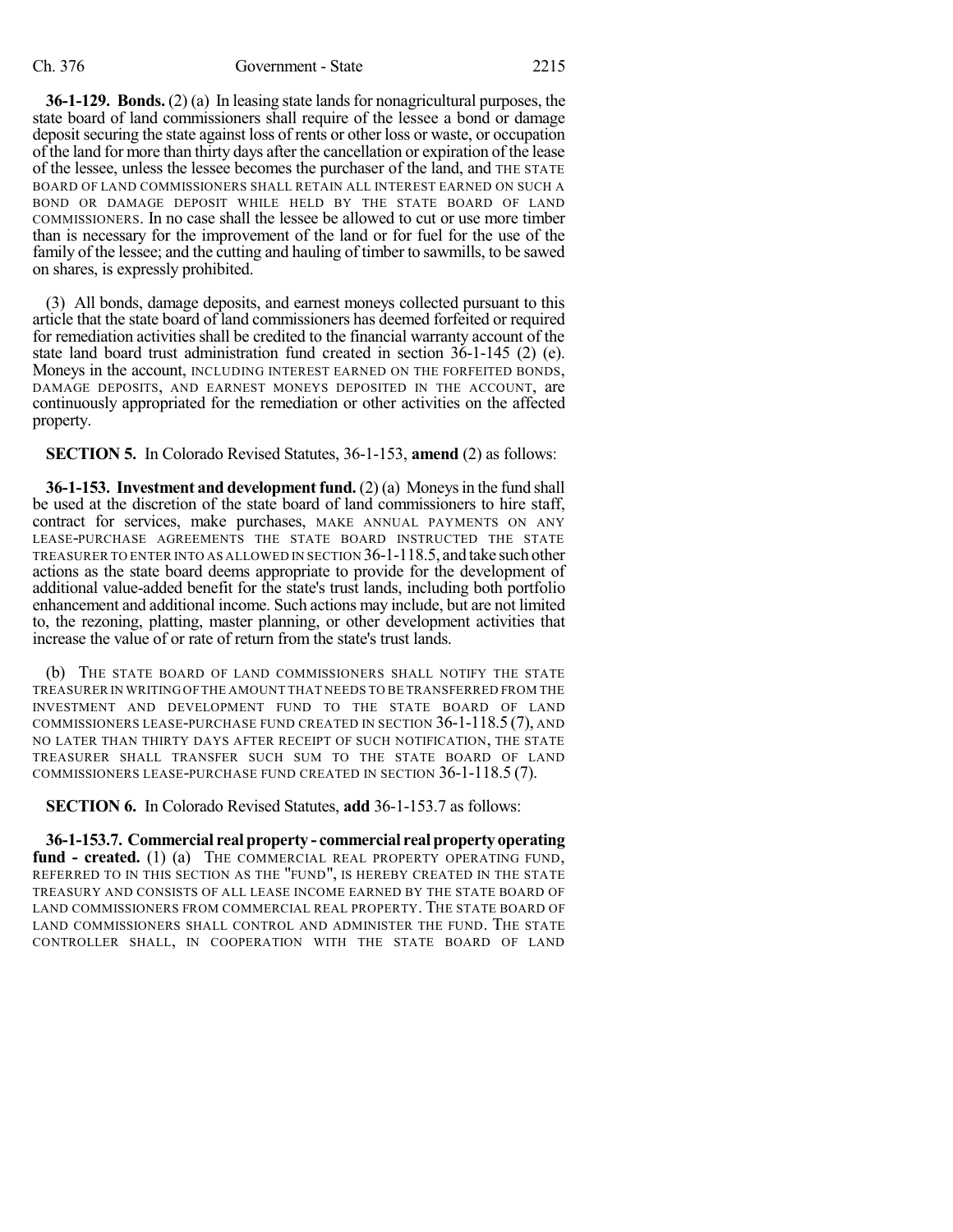COMMISSIONERS AND THE STATE TREASURER,ESTABLISH ACCOUNTS IN THE FUND AS NECESSARY TO ENSURE THE PROPER ACCOUNTING FOR ALL COMMERCIAL REAL PROPERTY THAT THE STATE BOARD OF LAND COMMISSIONERS OWNS AND LEASES TO THIRD PARTIES. EACH ACCOUNT MUST CONSIST OF LEASE REVENUE, NOT INCLUDING ANY DAMAGE DEPOSITS AS ALLOWED IN SECTION 36-1-129, FOR THE COMMERCIAL REAL PROPERTY AS SEPARATED BY TRUST AND MUST ACCOUNT FOR ALL EXPENSES FOR THE COMMERCIAL REAL PROPERTY HELD BY EACH TRUST. MONEYS IN THE FUND ARE CONTINUOUSLY APPROPRIATED TO THE STATE BOARD OF LAND COMMISSIONERS AND MAY BE USED TO CONTRACT FOR THE SERVICES OF A THIRD-PARTY PROPERTY MANAGEMENT FIRM AS SPECIFIED IN SUBSECTION (2) OF THIS SECTION, AND FOR ANY OTHER ASSOCIATED PROPERTY MANAGEMENT AND OPERATING COSTS. MONEYS IN THE FUND MAY BE TRANSFERRED TO THE STATE BOARD OF LAND COMMISSIONERS LEASE-PURCHASE FUND CREATED IN SECTION 36-1-118.5 (7). THE STATE BOARD OF LAND COMMISSIONERS SHALL NOTIFY THE STATE TREASURER IN WRITING OF THE AMOUNT THAT NEEDS TO BE TRANSFERRED FROM THE FUND TO THE STATE BOARD OF LAND COMMISSIONERS LEASE-PURCHASE FUND. THE STATE TREASURER SHALL TRANSFER SUCH AMOUNT NO LATER THAN THIRTY DAYS AFTER RECEIPT OF SUCH NOTIFICATION. ALL UNENCUMBERED AND UNEXPENDED MONEYS IN THE FUND AT THE END OF EACH QUARTER IN EACH FISCAL YEAR IS DISTRIBUTED AS SPECIFIED IN SECTION 36-1-116.

(b) THE STATE CONTROLLER SHALL AUTHORIZE DISBURSEMENTS FROM THE FUND AS DIRECTED BY THE STATE BOARD OF LAND COMMISSIONERS ON RECEIPT OF A VOUCHER FROM THE STATE BOARD STATING THAT THE DISBURSEMENT IS TO ACCOMPLISH A PURPOSE SET FORTH IN SUBSECTION (2) OF THIS SECTION.

(2) (a) THE STATE BOARD OF LAND COMMISSIONERS MAY CONTRACT FOR THE SERVICES OF A THIRD-PARTY PROPERTY MANAGEMENT FIRM TO MANAGE ANY COMMERCIAL REAL PROPERTY. THE STATE BOARD OF LAND COMMISSIONERS SHALL SELECT THE THIRD-PARTY PROPERTY MANAGEMENT FIRM THROUGH A COMPETITIVE BID PROCESS. BIDS MUST BE EVALUATED USING STANDARD COMMERCIAL REAL PROPERTY MANAGEMENT CRITERIA.

(b) THE TERM OF ANY CONTRACT WITH A THIRD-PARTY PROPERTY MANAGEMENT FIRM THAT THE STATE BOARD OF LAND COMMISSIONERS ENTERS INTO PURSUANT TO THIS SUBSECTION (2) MAY NOT EXCEED THREE YEARS WITH AN OPTION TO RENEW FOR ONE ADDITIONAL YEAR.

(c) ANY PROCUREMENTS MADE BY THE THIRD-PARTY MANAGEMENT FIRM ON BEHALF OF THE STATE BOARD OF LAND COMMISSIONERS FOR THE MANAGEMENT OF COMMERCIAL REAL PROPERTY BY THE THIRD-PARTY MANAGEMENT FIRM AUTHORIZED IN THIS SUBSECTION (2) ARE EXEMPT FROM THE "PROCUREMENT CODE", ARTICLES 101 TO 112 OF TITLE 24, C.R.S.

(d) PURSUANT TO SECTIONS 24-36-103AND 24-36-104,C.R.S.,THE THIRD-PARTY MANAGEMENT FIRM MUST MAINTAIN LEASE REVENUE IT COLLECTS IN A DEPOSITORY AUTHORIZED IN SECTION 24-75-603, C.R.S., IN DISTINCT BANK ACCOUNTS FOR EACH TRUST.

(e) THE THIRD-PARTY MANAGEMENT FIRM MUST PRODUCE QUARTERLY MANAGEMENT REPORTS THAT DETAIL THE GROSS REVENUES AND EXPENSES FOR